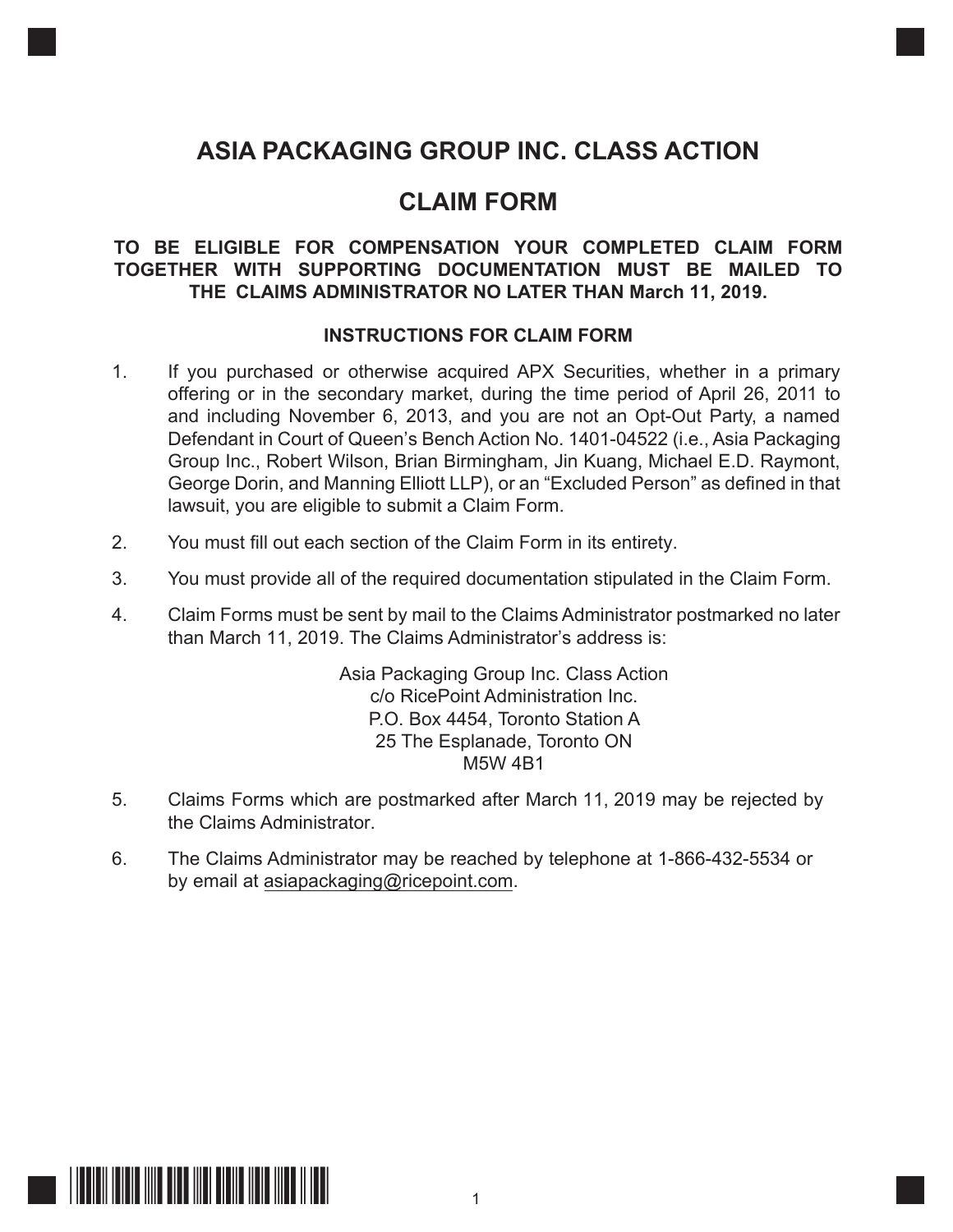|                      | Official<br>Office<br>Use<br>Only                     |  |                                                                                                |  |                 | Asia Packaging Group Inc. Class Action<br>Court of Queen's Bench of Alberta<br>Court File No. 1401-04522<br><b>CLAIM FORM</b><br>Please Type or Print in the Boxes Below<br>Do NOT use Red Ink, Pencil, or Staples |                 |  |  |  |                  |               |  |                   |                              | <b>Must Be</b><br><b>Postmarked</b><br><b>No Later Than</b><br>March 11, 2019<br><b>ASQ</b> |  |                |  |  |  |             |  |                                  |           |                                   |
|----------------------|-------------------------------------------------------|--|------------------------------------------------------------------------------------------------|--|-----------------|--------------------------------------------------------------------------------------------------------------------------------------------------------------------------------------------------------------------|-----------------|--|--|--|------------------|---------------|--|-------------------|------------------------------|---------------------------------------------------------------------------------------------|--|----------------|--|--|--|-------------|--|----------------------------------|-----------|-----------------------------------|
|                      | <b>PART I: CLAIMANT IDENTIFICATION -</b><br>Last Name |  |                                                                                                |  |                 |                                                                                                                                                                                                                    |                 |  |  |  |                  | M.I.          |  | <b>First Name</b> |                              |                                                                                             |  |                |  |  |  |             |  |                                  |           |                                   |
|                      |                                                       |  |                                                                                                |  |                 |                                                                                                                                                                                                                    |                 |  |  |  |                  |               |  |                   |                              |                                                                                             |  |                |  |  |  |             |  |                                  |           |                                   |
|                      |                                                       |  | Last Name (Co-Beneficial Owner)                                                                |  |                 |                                                                                                                                                                                                                    |                 |  |  |  |                  |               |  |                   | M.I.                         |                                                                                             |  |                |  |  |  |             |  | First Name (Co-Beneficial Owner) |           |                                   |
|                      |                                                       |  |                                                                                                |  |                 |                                                                                                                                                                                                                    |                 |  |  |  |                  |               |  |                   |                              |                                                                                             |  |                |  |  |  |             |  |                                  |           |                                   |
| $\bigcirc$ RRSP      |                                                       |  |                                                                                                |  | $\bigcirc$ RRIF |                                                                                                                                                                                                                    | $\bigcirc$ RESP |  |  |  | $\bigcirc$ Trust |               |  |                   | $\bigcirc$ Pension           |                                                                                             |  | $\bigcirc$ IRA |  |  |  | O Other     |  |                                  |           |                                   |
|                      |                                                       |  | Company Name (Beneficial Owner - If Claimant is not an Individual) or Custodian Name if an IRA |  |                 |                                                                                                                                                                                                                    |                 |  |  |  |                  |               |  |                   |                              |                                                                                             |  |                |  |  |  |             |  |                                  | (specify) |                                   |
|                      |                                                       |  |                                                                                                |  |                 |                                                                                                                                                                                                                    |                 |  |  |  |                  |               |  |                   |                              |                                                                                             |  |                |  |  |  |             |  |                                  |           |                                   |
|                      |                                                       |  | Filer Name, If Different from Beneficial Owner Listed Above                                    |  |                 |                                                                                                                                                                                                                    |                 |  |  |  |                  |               |  |                   |                              |                                                                                             |  |                |  |  |  |             |  |                                  |           |                                   |
|                      |                                                       |  |                                                                                                |  |                 |                                                                                                                                                                                                                    |                 |  |  |  |                  |               |  |                   |                              |                                                                                             |  |                |  |  |  |             |  |                                  |           |                                   |
|                      |                                                       |  | Capacity of the Filer, if Not Beneficial Owner                                                 |  |                 |                                                                                                                                                                                                                    |                 |  |  |  |                  |               |  |                   |                              |                                                                                             |  |                |  |  |  |             |  |                                  |           |                                   |
|                      |                                                       |  |                                                                                                |  |                 |                                                                                                                                                                                                                    |                 |  |  |  |                  |               |  |                   |                              |                                                                                             |  |                |  |  |  |             |  |                                  |           |                                   |
|                      |                                                       |  | Account#/Fund# (Not Necessary for Individual Filers)                                           |  |                 |                                                                                                                                                                                                                    |                 |  |  |  |                  |               |  |                   |                              |                                                                                             |  |                |  |  |  |             |  |                                  |           |                                   |
|                      |                                                       |  |                                                                                                |  |                 |                                                                                                                                                                                                                    |                 |  |  |  |                  |               |  |                   |                              |                                                                                             |  |                |  |  |  |             |  |                                  |           |                                   |
|                      |                                                       |  | Social Insurance Number/ Social Security Number/Unique Tax Identifier                          |  |                 |                                                                                                                                                                                                                    |                 |  |  |  |                  |               |  |                   |                              |                                                                                             |  |                |  |  |  |             |  |                                  |           |                                   |
|                      |                                                       |  |                                                                                                |  |                 |                                                                                                                                                                                                                    |                 |  |  |  |                  |               |  |                   |                              |                                                                                             |  |                |  |  |  |             |  |                                  |           |                                   |
|                      |                                                       |  | Telephone Number (Primary)                                                                     |  |                 |                                                                                                                                                                                                                    |                 |  |  |  |                  |               |  |                   | Telephone Number (Alternate) |                                                                                             |  |                |  |  |  |             |  |                                  |           |                                   |
|                      |                                                       |  |                                                                                                |  |                 |                                                                                                                                                                                                                    |                 |  |  |  |                  |               |  |                   |                              |                                                                                             |  |                |  |  |  |             |  |                                  |           |                                   |
| <b>Email Address</b> |                                                       |  |                                                                                                |  |                 |                                                                                                                                                                                                                    |                 |  |  |  |                  |               |  |                   |                              |                                                                                             |  |                |  |  |  |             |  |                                  |           |                                   |
|                      |                                                       |  |                                                                                                |  |                 |                                                                                                                                                                                                                    |                 |  |  |  |                  |               |  |                   |                              |                                                                                             |  |                |  |  |  |             |  |                                  |           |                                   |
|                      |                                                       |  |                                                                                                |  |                 |                                                                                                                                                                                                                    |                 |  |  |  |                  |               |  |                   |                              |                                                                                             |  |                |  |  |  |             |  |                                  |           |                                   |
| Address              |                                                       |  | <b>MAILING INFORMATION</b>                                                                     |  |                 |                                                                                                                                                                                                                    |                 |  |  |  |                  |               |  |                   |                              |                                                                                             |  |                |  |  |  |             |  |                                  |           |                                   |
|                      |                                                       |  |                                                                                                |  |                 |                                                                                                                                                                                                                    |                 |  |  |  |                  |               |  |                   |                              |                                                                                             |  |                |  |  |  |             |  |                                  |           |                                   |
|                      |                                                       |  |                                                                                                |  |                 |                                                                                                                                                                                                                    |                 |  |  |  |                  |               |  |                   |                              |                                                                                             |  |                |  |  |  |             |  |                                  |           |                                   |
|                      |                                                       |  |                                                                                                |  |                 |                                                                                                                                                                                                                    |                 |  |  |  |                  |               |  |                   |                              |                                                                                             |  |                |  |  |  |             |  |                                  |           |                                   |
| Address              |                                                       |  |                                                                                                |  |                 |                                                                                                                                                                                                                    |                 |  |  |  |                  |               |  |                   |                              |                                                                                             |  |                |  |  |  |             |  |                                  |           |                                   |
| City                 |                                                       |  |                                                                                                |  |                 |                                                                                                                                                                                                                    |                 |  |  |  |                  |               |  |                   |                              |                                                                                             |  | Province       |  |  |  | Postal Code |  |                                  |           |                                   |
|                      |                                                       |  |                                                                                                |  |                 |                                                                                                                                                                                                                    |                 |  |  |  |                  |               |  |                   |                              |                                                                                             |  |                |  |  |  |             |  |                                  |           |                                   |
| Foreign Province     |                                                       |  |                                                                                                |  |                 |                                                                                                                                                                                                                    |                 |  |  |  |                  |               |  |                   | Foreign Postal Code          |                                                                                             |  |                |  |  |  |             |  |                                  |           | Foreign Country Name/Abbreviation |
|                      |                                                       |  |                                                                                                |  |                 |                                                                                                                                                                                                                    |                 |  |  |  |                  |               |  |                   |                              |                                                                                             |  |                |  |  |  |             |  |                                  |           |                                   |
|                      |                                                       |  |                                                                                                |  |                 |                                                                                                                                                                                                                    |                 |  |  |  |                  | $\bigcirc$ FL |  |                   |                              |                                                                                             |  |                |  |  |  |             |  |                                  |           |                                   |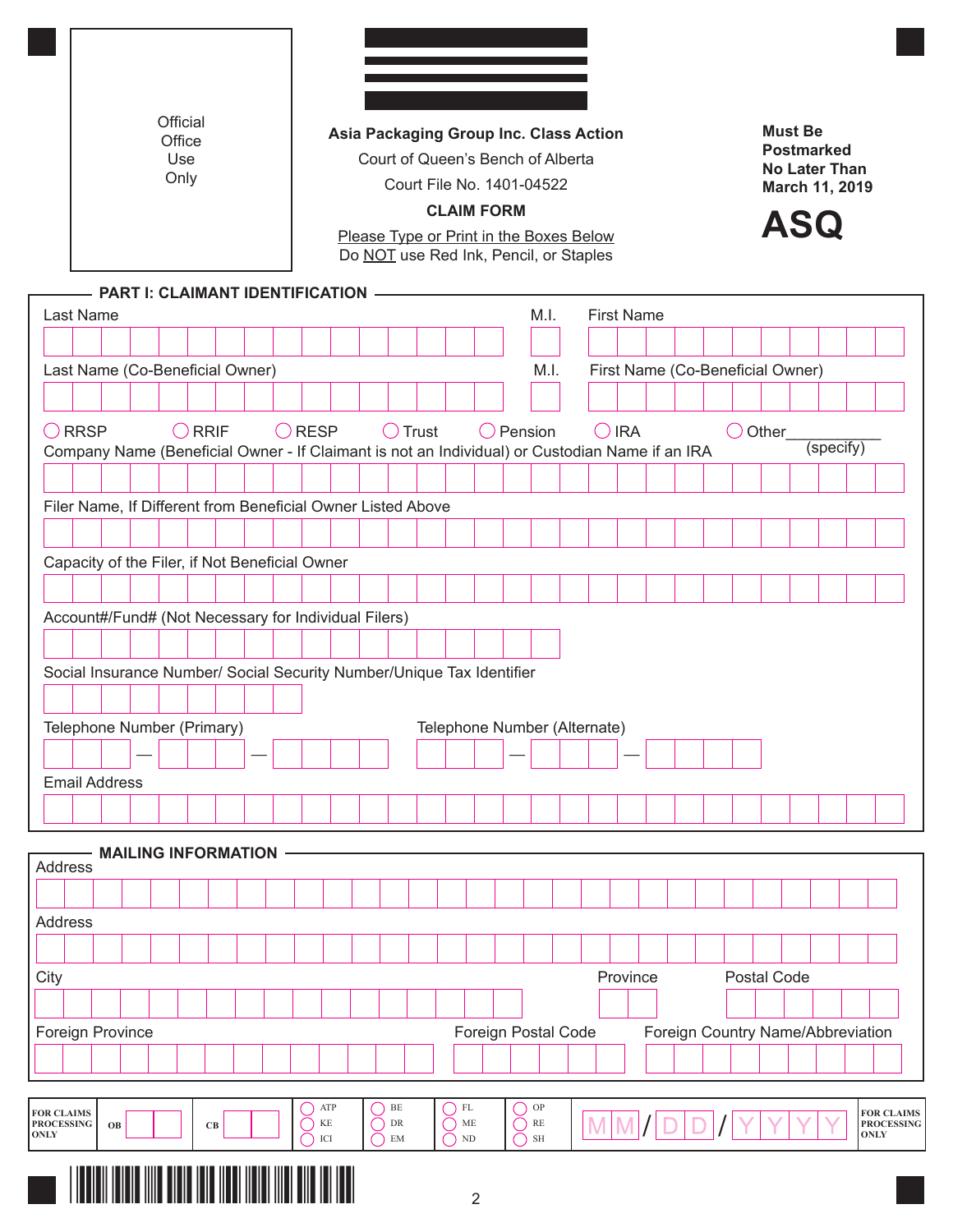## **PART II. SCHEDULE OF TRANSACTIONS IN ASIA PACKAGING GROUP INC. Traded in Canadian Dollars (CAD)**

This Claim Form is directed to the following Class or Class Members: All persons who purchased or otherwise acquired APX Securities (TSX-V: APX), whether in a primary offering or in the secondary market, from and including April 26, 2011 to and including November 6, 2013, other than Excluded Persons and Opt-Out Parties.

## A. Securities in Canadian Dollars purchased or acquired between April 26, 2011 - November 6, 2013, inclusive:

| <b>PURCHASES</b>                        |                                          |                                                                                                                                 |                                   |
|-----------------------------------------|------------------------------------------|---------------------------------------------------------------------------------------------------------------------------------|-----------------------------------|
| Trade Date(s)<br>(List Chronologically) | <b>Number of Securities</b><br>Purchased | <b>Total Purchase Price</b><br>(Canadian \$)<br><b>Including Commissions</b><br>Please round off to<br>the nearest whole dollar | Proof of<br>Purchase<br>Enclosed? |
| M<br>D<br>Υ<br>M<br>D                   |                                          | $C\$                                                                                                                            | 00                                |
| ာ                                       |                                          | C\$                                                                                                                             | 00                                |
| 3                                       |                                          | $C\$                                                                                                                            | 0 <sup>o</sup>                    |
| 4.                                      |                                          | C\$                                                                                                                             | 0                                 |

B. Securities in Canadian Dollars sold between April 26, 2011 and November 6, 2013, inclusive:

| <b>SALES</b>                            |                                     |                                                                                                                                                                |
|-----------------------------------------|-------------------------------------|----------------------------------------------------------------------------------------------------------------------------------------------------------------|
| Trade Date(s)<br>(List Chronologically) | <b>Number of Securities</b><br>Sold | <b>Total Sales Price</b><br>(Canadian \$)<br><b>Including Commissions</b><br>Proof of<br>Please round off to<br>Sales<br>the nearest whole dollar<br>Enclosed? |
| M<br>Υ<br>M<br>D<br>D                   |                                     | C\$<br> 00                                                                                                                                                     |
| 2.                                      |                                     | C\$<br>00<br>$\blacksquare$                                                                                                                                    |
| 3                                       |                                     | C\$<br>00                                                                                                                                                      |
| 4.                                      |                                     | C\$<br>00                                                                                                                                                      |
|                                         |                                     |                                                                                                                                                                |

C. Number of securities held when trading was halted on November 6, 2013:  $\Box$ 

*If you require additional space, attach extra schedules in the same format as above. Sign and print your name on each additional page.* YOU MUST READ AND SIGN THE DECLARATION ON PAGE 4. FAILURE TO SIGN THE DECLARATION MAY RESULT IN A DELAY IN PROCESSING OR THE REJECTION OF YOUR CLAIM.

Proof Enclosed?

 $\bigcirc$  N